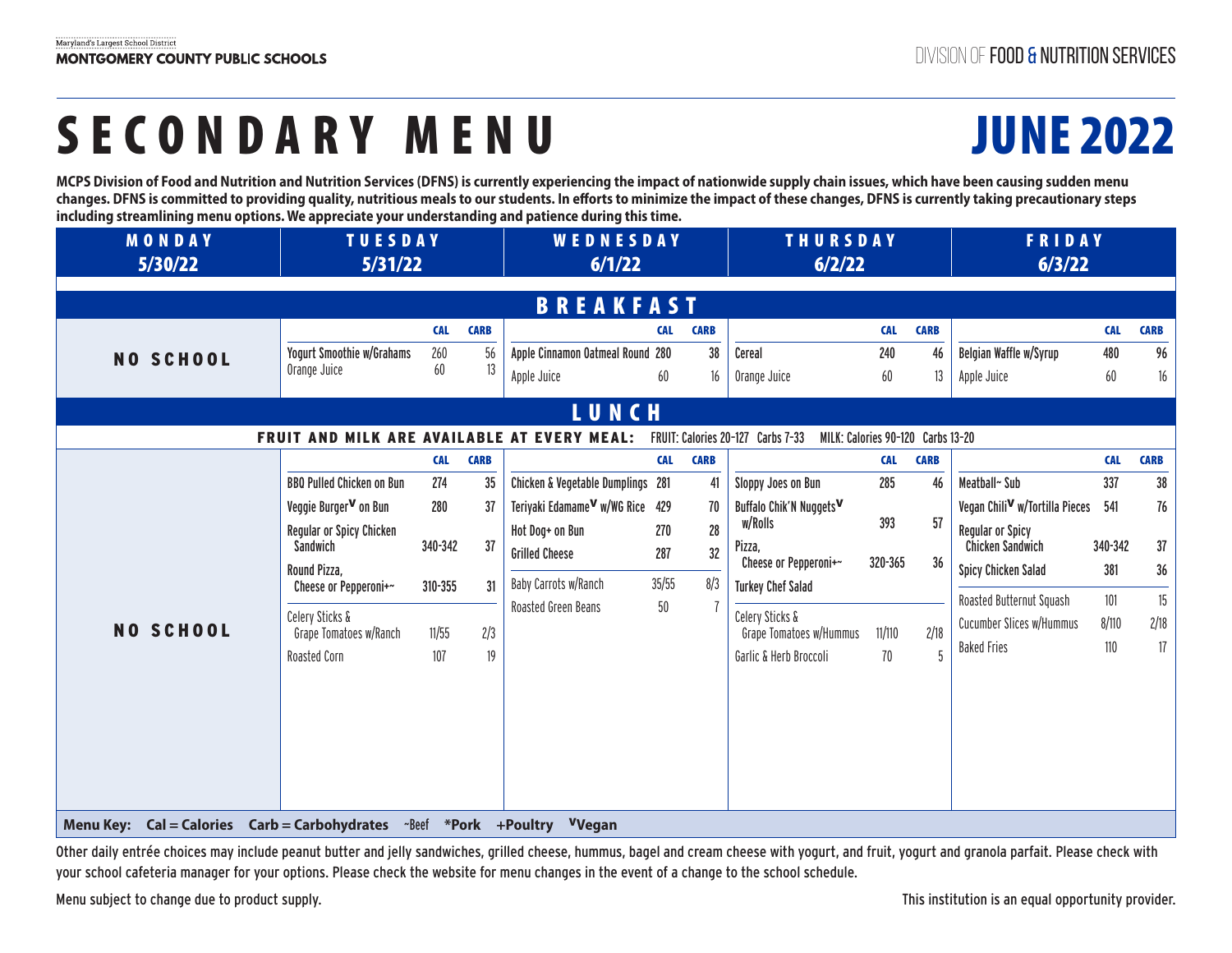# SECONDARY MENU JUNE 2022

**MCPS Division of Food and Nutrition and Nutrition Services (DFNS) is currently experiencing the impact of nationwide supply chain issues, which have been causing sudden menu changes. DFNS is committed to providing quality, nutritious meals to our students. In efforts to minimize the impact of these changes, DFNS is currently taking precautionary steps including streamlining menu options. We appreciate your understanding and patience during this time.**

| <b>MONDAY</b><br>6/6/22                                                                                                                                                                  |                                            |                                     | <b>TUESDAY</b><br>6/7/22                                                                                                                                                                          |                                           |                                             | <b>WEDNESDAY</b><br>6/8/22                                                                                                                                                  |                                                     |                                       | <b>THURSDAY</b><br>6/9/22                                                                                                                                                                            |                                           |                                 | FRIDAY<br>6/10/22                                                                                                                                                                                 |                                                     |                                             |
|------------------------------------------------------------------------------------------------------------------------------------------------------------------------------------------|--------------------------------------------|-------------------------------------|---------------------------------------------------------------------------------------------------------------------------------------------------------------------------------------------------|-------------------------------------------|---------------------------------------------|-----------------------------------------------------------------------------------------------------------------------------------------------------------------------------|-----------------------------------------------------|---------------------------------------|------------------------------------------------------------------------------------------------------------------------------------------------------------------------------------------------------|-------------------------------------------|---------------------------------|---------------------------------------------------------------------------------------------------------------------------------------------------------------------------------------------------|-----------------------------------------------------|---------------------------------------------|
|                                                                                                                                                                                          |                                            |                                     |                                                                                                                                                                                                   |                                           |                                             | <b>BREAKFAST</b>                                                                                                                                                            |                                                     |                                       |                                                                                                                                                                                                      |                                           |                                 |                                                                                                                                                                                                   |                                                     |                                             |
| Mini Pancakes w/Syrup<br>Apple Juice                                                                                                                                                     | <b>CAL</b><br>440<br>60                    | <b>CARB</b><br>97<br>16             | Yogurt Smoothie w/Grahams<br>Orange Juice                                                                                                                                                         | <b>CAL</b><br>260<br>60                   | <b>CARB</b><br>56<br>13                     | Apple Cinnamon Oatmeal Round 280<br>Apple Juice                                                                                                                             | <b>CAL</b><br>60                                    | <b>CARB</b><br>38<br>16               | Cereal<br>Orange Juice                                                                                                                                                                               | <b>CAL</b><br>240<br>60                   | <b>CARB</b><br>46<br>13         | Belgian Waffle w/Syrup<br>Apple Juice                                                                                                                                                             | <b>CAL</b><br>480<br>60                             | <b>CARB</b><br>96<br>$16\,$                 |
|                                                                                                                                                                                          |                                            |                                     | FRUIT AND MILK ARE AVAILABLE AT EVERY MEAL:                                                                                                                                                       |                                           |                                             | <b>LUNCH</b>                                                                                                                                                                |                                                     |                                       | FRUIT: Calories 20-127 Carbs 7-33<br>MILK: Calories 90-120 Carbs 13-20                                                                                                                               |                                           |                                 |                                                                                                                                                                                                   |                                                     |                                             |
| Buffalo Chik'N Nuggets <sup>V</sup><br>w/Rolls<br>Regular or Spicy Chicken<br>Sandwich<br><b>Spicy Chicken Salad</b><br><b>OR</b><br><b>Manager's Choice</b><br>Roasted Butternut Squash | <b>CAL</b><br>393<br>340-342<br>381<br>101 | <b>CARB</b><br>57<br>37<br>36<br>15 | Veggie Burger <sup>V</sup> on Bun<br>Chicken & Vegetable Dumplings 281<br>Chef Salad w/Roll<br><b>OR</b><br><b>Manager's Choice</b><br>Celery Sticks & Grape Tomatoes<br>w/Hummus<br>Roasted Corn | <b>CAL</b><br>280<br>306<br>11/110<br>107 | <b>CARB</b><br>37<br>41<br>11<br>2/18<br>19 | <b>Grilled Cheese</b><br>Pizza, Cheese or<br>Pepperoni+~<br>Vegan Chef Salad w/Roll<br><b>OR</b><br><b>Manager's Choice</b><br>Baby Carrots w/Hummus<br>Roasted Green Beans | <b>CAL</b><br>287<br>320-365<br>306<br>35/105<br>50 | <b>CARB</b><br>32<br>36<br>11<br>8/18 | Buffalo Chik'N Nuggets <sup>V</sup><br>w/Rolls<br><b>Chicken Philly Sandwich</b><br><b>Spicy Chicken Salad</b><br><b>OR</b><br><b>Manager's Choice</b><br>Celery Sticks & Grape<br>Tomatoes w/Hummus | <b>CAL</b><br>393<br>331<br>381<br>11/110 | <b>CARB</b><br>57<br>36<br>2/18 | Veggie Burger <sup>V</sup> on Bun<br>Pizza. Cheese or<br>Pepperoni+~<br>Chef Salad w/Roll<br><b>OR</b><br><b>Manager's Choice</b><br>Roasted Butternut Squash<br><b>Cucumber Slices w/ Hummus</b> | <b>CAL</b><br>280<br>320-365<br>306<br>101<br>8/110 | <b>CARB</b><br>37<br>36<br>11<br>15<br>2/18 |
| Baby Carrots w/Hummus<br><b>Baked Fries</b><br><b>Menu Key:</b>                                                                                                                          | 35/105<br>110                              | 8/18<br>17                          | $Cal = Calories$ Carb = Carbohydrates $\sim$ Beef $*Pork$ +Poultry                                                                                                                                |                                           |                                             | Vyegan                                                                                                                                                                      |                                                     |                                       | Garlic & Herb Broccoli                                                                                                                                                                               | 70                                        |                                 | <b>Baked Fries</b>                                                                                                                                                                                | 110                                                 | 17                                          |

Other daily entrée choices may include peanut butter and jelly sandwiches, grilled cheese, hummus, bagel and cream cheese with yogurt, and fruit, yogurt and granola parfait. Please check with your school cafeteria manager for your options. Please check the website for menu changes in the event of a change to the school schedule.

Menu subject to change due to product supply. This institution is an equal opportunity provider.